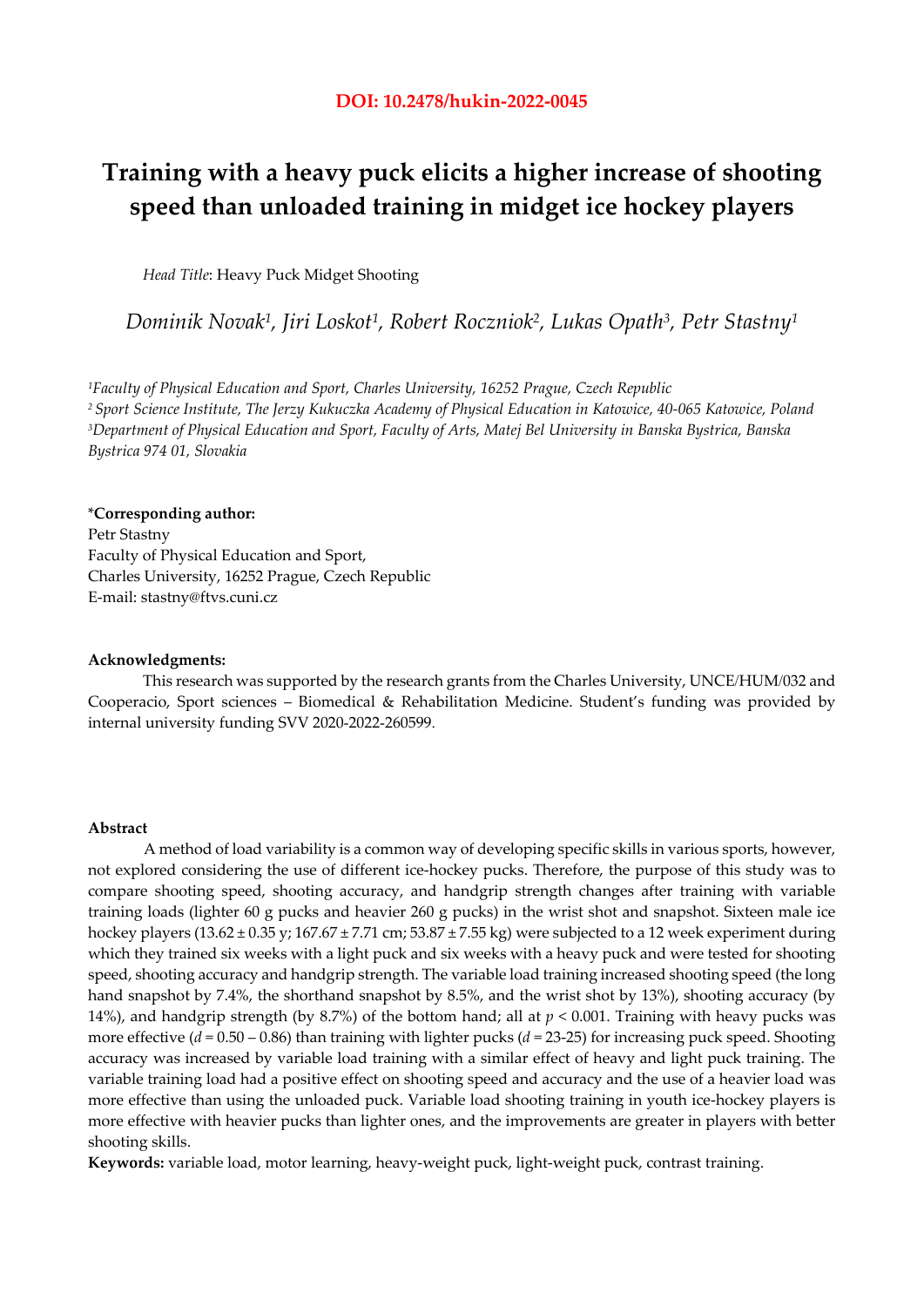#### **Introduction**

 A method of load variability is a common way of developing specific skills in various sports (Cormier et al., 2021; Derenne et al., 2001), developing speed and strength, and reducing the risk of injuries (DeRenne and Szymanski, 2009). Well-known is the relationship between relieving the load in basketball to allow better shot technique (Regimbal, 1992) and positive effect on dribbling and passing skills (Arias et al., 2012). Another example is the use of light- and heavy-weighted baseball for increases in throwing and hitting velocities (DeRenne and Szymanski, 2009), where the possible mechanism is the modification of the recruitment pattern of motor units in the central nervous system (DeRenne and Szymanski, 2009). Therefore, the same effect can be expected in ice hockey, where using variable puck weight might influence puck velocity during the slap shot (Gilenstam et al., 2009). The use of light-weighted pucks is typical in teaching less-skilled ice hockey players basic technical skills (Nimmins et al., 2019). However, there is a lack of research regarding the effectiveness of long-term training programs with light-weight and heavy-weight pucks.

Shooting is a main ice hockey skill along with skating and checking and is directly related to the match results (Pearsall et al., 2000). In order to take effective shots in ice hockey, players must maximize shooting speed and accuracy (Robbins et al., 2020). However, shooting depends on several factors such as stick properties (stick construction, stiffness), player characteristics (skill level, body mass and muscular strength), ice surface conditions, blade-puck contact time, shooting technique, and body size (Bežák and Přidal, 2017; Jakobsen, 2021; Kays and Smith, 2014; Robbins et al., 2020; Wu et al., 2003). There are seven basic types of shots: slap shots, wrist shots, snapshots, sweep shots, backhand shots, flick shots, and lobs (Pearsall et al., 2000). Wrist shots and snapshots (which can be divided into long and short types of swing) are two the most common shot types (Robbins et al., 2020) since they are effective for quick execution by a short swing movement. They are used in 23-37% of all shots taken in all positions, but the speed of the puck is lower than in the slap shot ( Jakobsen, 2021; Kays and Smith, 2014; Michaud-Paquette et al., 2009, 2011). In the slap shot, the stick is initially raised and swung forward with maximum effort to impact the puck up to 100 km/h, where the current fastest snapshot is recorded at 180 km/h, but the accuracy is not as high as with wrist shots (Wu et al., 2003). Thus, evaluating the wrist shot and the snapshot is necessary to assure the players shooting skills.

Shooting in ice hockey is not a fundamental motor skill (Novak et al., 2020), therefore, it requires long term learning and systematic practice (Logan et al., 2012) to automatize this skill (Novak et al., 2020). The demands for the automation of these skills are very high for youth players (around 12 and 13 years of age) because they have to distribute their motor control between skating, controlling the puck with passes, and shooting in one moment (Clark and Metcalfe, 2002; Novak et al., 2020). This general requirement for motor control may lead to the presumption that shooting techniques should also be practiced in a variety of conditions such as different puck weights. Since regular puck weight is 156-170 g (Nimmins et al., 2019), it is appropriate to alternate the load up to 100% of the regular weight (e.g. 260 g) (DeRenne and Szymanski, 2009) or to use unloaded conditions (Montoya and Brown, 2009). The load selection may also be related to the player's grip strength which correlates with the wrist shot (Wu et al., 2003), however, these constraints might (or might not) also be reduced by the stiffness of the hockey stick (Kays and Smith, 2014; Michaud-Paquette et al., 2009; Worobets et al., 2006).

Currently, there is a lack of research which considers the relationship between different weights of the puck with puck speed in various types of shots, the accuracy of shooting, and grip strength. Therefore, the purpose of this study was to compare shooting speed, shooting accuracy, and handgrip strength changes after training with variable training loads (lighter and heavier pucks) in the slap shot, wrist shot, and snapshot. We hypothesized that the heavy-weight puck training program followed by the lighter-weight program would result in a higher increase in the speed of shooting compared to the reverse order of training.

#### **Methods**

This intervention study was performed following a cross-over design, where participants were split into two groups. Group 1 started training by a six week block with a heavy puck followed by 6 weeks of training with a light puck, while the second group (Group 2) trained in the reversed order. Three testing sessions were performed during the whole experiment, where initial testing was done before the whole training intervention (pre-test), one testing session was conducted after six weeks of training when the groups cross-changed the weighted conditions of the protocol (post-test 1), and after cessation of the whole training program (post-test 2). All three testing sessions (pre-test, post-test 1, and post-test 2) were performed in one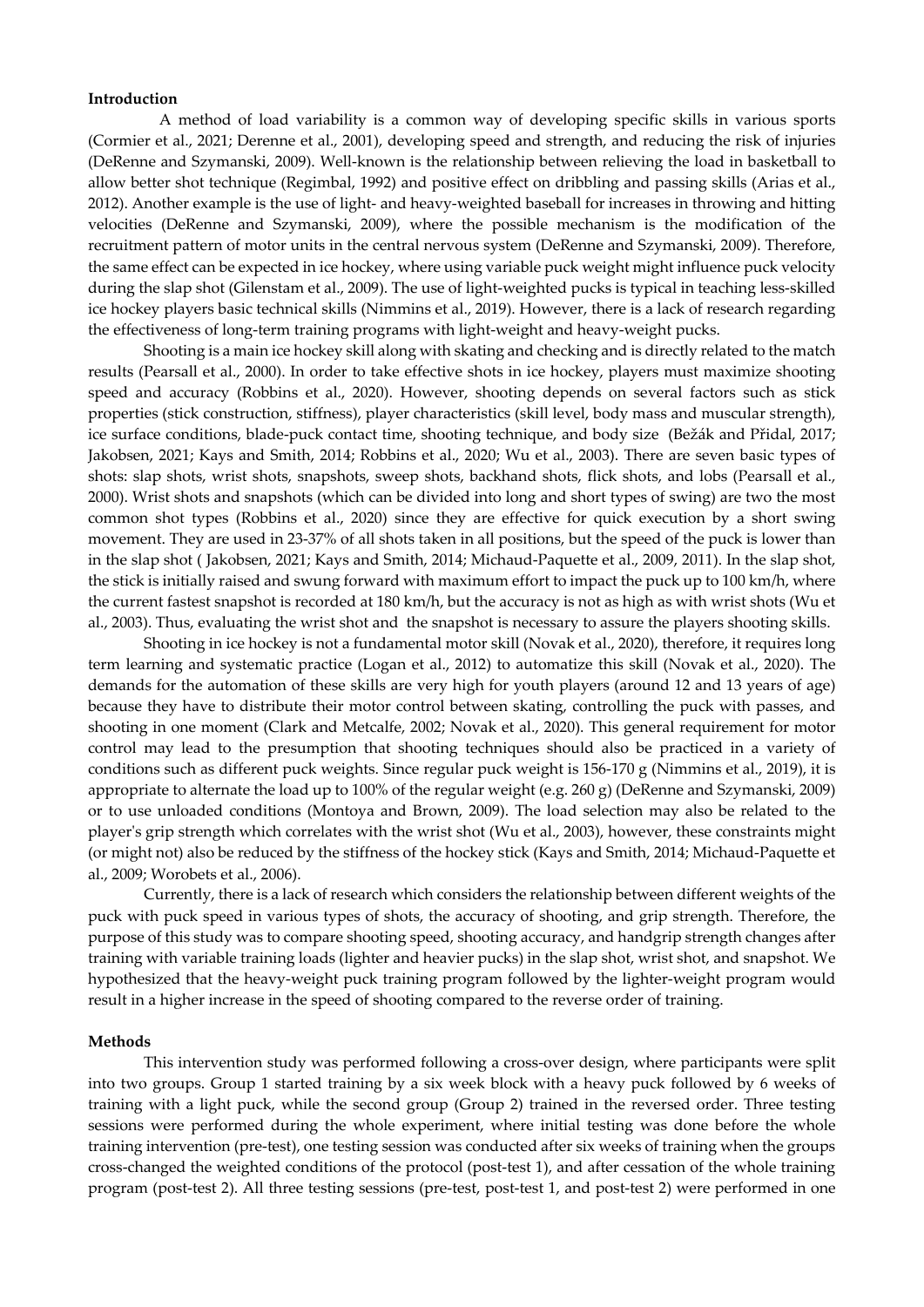day, consisting of measuring the speed of the shot in three styles of forehand shooting (short-hand snap-shoot, long-hand snap-shoot, and wrist-shoot), shooting accuracy, and handgrip strength. The experiment was conducted during the competitive season with a two week wash-out period between the blocks with light (90 g) and heavy pucks (260 g).

# *Participants*

Sixteen male ice hockey players (n = 16;  $13.62 \pm 0.35$  years; body height  $167.67 \pm 7.71$  cm; body mass  $53.87 \pm 7.55$  kg; BMI =  $19.09 \pm 1.65$ , 3 right-handed players, 13 left-handed players) from the same ice hockey club (SK Cernosice, CZ) competing in the highest youth league in the Czech Republic participated in the study. Only players with no current or recent injury were included. Players were divided into two groups according to technical skills criteria: a) correct transfer of weight to the standing leg during shooting, b) hip and shoulder rotation during shooting, c) an overall smooth technique of shooting. Group 1 consisted of players technically more advanced than participants in Group 2, which was the reason why this group started with a training program with heavy pucks, while Group 2 started the training program with light pucks. Players were familiarized with testing and training protocols three weeks before the study commenced.

The research and informed consent forms were approved by the institutional ethics committee of the Charles University Faculty of Physical Education and Sport following the ethical standards of the Helsinki Declaration of 2013 and signed informed consent forms were obtained from the parents of all players who participated in the study.

# *Shooting speed*

Shooting speed was measured by a speed radar (Stalker Sport 2, Applied Concepts inc., Texas) where players had three trials for each shooting technique (long and short snapshot and wrist shot), and they had to score from the 7-10 m distance area. The best result was recorded for further data analyses.

# *Shooting accuracy*

 Shooting accuracy was measured by two variables (shooting time and effectiveness) during the standing shot test on the goal, where players attempted to hit 20 cm diameter targets positioned in the corners and low central part of the goal. They were allowed to use only short and long hand snapshots (without a wrist-handed shooting style). Each participant had 30 pucks available for the test and the minimum distance for shooting was 7.3 m from the net. The number of target hits, the number of pucks used, and the time the shooter needed to hit all five targets were measured, where shooting effectiveness was calculated as the ratio of five successful target hits and a total number of pucks used expressed in percentages.

### *Handgrip strength*

Players were tested for grip force of the left and the right hand with a hand dynamometer (T.K.K. 5401 Grip D, Takei, Japan) in the half squat body position. Each player had two 3 s trials of maximum effort for both hands and the best result was used for further analyses.

# *Training program*

The participant's regular in-season program consisted of weekly cycles, which included one or two competitive matches per week and four regular 60-min ice hockey training sessions per week. Between pretest and post-test 1 measurement, participants completed 18 specific training units (which included six units of training on-ice and 12 off-ice) and six matches (Table 1). During post-test 1 and post-test 2 measurements, participants had 19 specific training units which included six training units on-ice and 12 off-ice, and 6 matches (Table 1). Participants had two weekly training sessions on-ice and two units off-ice. During on-ice sessions they shot approx. 100 pucks and during off-ice, they shot approx. 75 pucks at the net.

# *Specific exercises for shooting on-ice (exercise A – L)*

During on-ice training sessions, players were divided into four groups of 3-4 players each. Two groups used heavy-weight pucks for shooting while two groups used light-weight pucks. All groups performed short-hand shooting, long-hand shooting, and wrist-shooting exercises for 15 min. Each exercise was performed 3-4 times.

The on-ice shooting drills were focused on large variable shooting positions and the optical response to the puck during shooting after a pass (Figure 2A and B), where the shooter passed the puck between the shooter's legs to bounce the barrier before the shooter. Then the shooter reacted to the puck, shot into the net, and returned to the starting position. In other exercises, players had to react to a bounce from the backside of the net, after the bounce, the shooter reacted to the puck position and shot to the net (Figure 2F). Another set of shots was performed after a direct pass, where players had to react to the position of the passing player,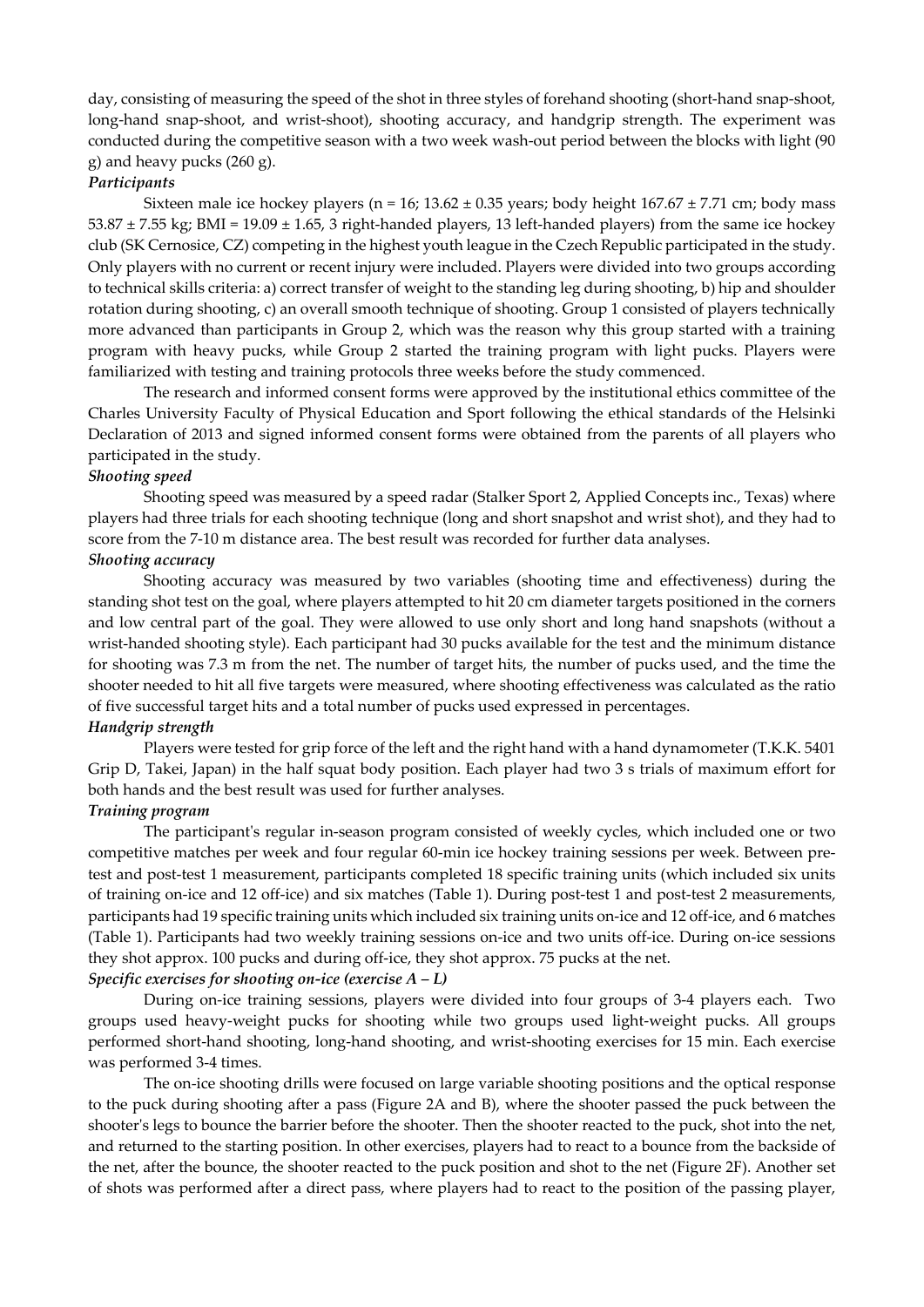which was behind or next to the net (Figure 2C and I). The player shot three times from the forehand and three times from the backhand after receiving a pass from behind the net location (Figure 2D). Shooting three pucks from different angles after processing the puck is presented in Figure 2E. A player passed the puck to different places and the shooter had to react and shoot. The shooter started after the puck reached his legs, he had to react to the position of the puck, afterwards he skated and shot to the net twice, for the third shot he skated between the nets (Figure 2G). Another exercise was focused on shooting after the breaking, cutting maneuver, or skating around the obstacles (Figure 2J, K and L).

### *Specific exercises for shooting off-ice*

During off-ice training, every player shot 75 pucks using hockey gloves from a standing position to the empty net trying to hit typical scoring areas. Players performed 25 long-hand snap shots, 25 short-handed snapshots, and 25 wrist-shots per session. The distance between the net and the player was 7.3 m, one set consisted of shooting 5 pucks and a rest interval was 60 s.

#### *Statistical analyses*

Data were processed using STATISTICA software 13.5 (TIBCO software Inc. Palo Alto, CA, USA) where statistical significance was set up at  $\alpha$  < .05. The normality was assessed by the Kolmogorov-Smirnov test and training effects were expressed as a percentage change. Since all variables were normally distributed, data are expressed as means and standard deviations. A repeated measures ANOVA (group x time) was used to evaluate the differences between pre-test, post-test 1, and post-test 2 measurements and between groups, where  $p < 0.05$ , and post hoc Tukey's tests, with Hays  $\omega^2 > 0.09$  were considered significant. The  $\omega^2$  values of 0.10-0.29, 0.30-0.49, and >0.50 were considered weak, moderate, and strong associations, respectively. The effects between pre- and post-measures in both groups, and after each training block were evaluated using Cohen *d* and were considered small for  $d = 0.2$ , medium for  $d = 0.5$ , and large for  $d = 0.8$ . The Spearman correlation coefficient was calculated for the relationship between handgrip strength and each shooting type, and linear regression analysis was conducted to evaluate handgrip strength and all shooting conditions and accuracy.

### **Results**

The Kolmogorov-Smirnov test did not show any disruption of data normality, and the results are summarized in Tables 2 and 3. Group 1 presented higher values of shooting speed during the pre-test, however, the difference was not statistically significant.

The long hand snapshot speed was different between the measures ( $F_{2,28} = 28.6$ ,  $p < 0.001$ ,  $\omega^2 = 0.66$ ) and between the groups (F<sub>1, 14</sub> = 9.4,  $p = 0.008$ ,  $\omega^2 = 0.49$ ) and between groups and measures interaction (F<sub>2, 28</sub> = 3.7, *p*  $= 0.037$ ,  $\omega^2 = 0.14$ ), where post hoc results showed increased shooting speed between pre-test and post-test 2 in both groups, increased shooting speed in post-test 1 in Group 1, and higher shooting speed during post-test 1 and post-test 2 in Group 1 than Group 2 (Figure 3).

The shorthand snapshot speed was different between the measures (F<sub>2, 28</sub> = 49.2, *p* < 0.001,  $\omega$ <sup>2</sup> = 0.75) and between the groups  $(F_{1, 14} = 8.01, p = 0.013, \omega^2 = 0.45)$  and between groups and measures interaction  $(F_{2, 28} =$ 3.5,  $p = 0.044$ ,  $\omega^2 = 0.14$ ), where post hoc results showed increased shooting speed between pre-test and posttest 2 in both groups, increased shooting speed in post-test 1 in Group 1, and higher shooting speed during post-test 1 and post-test 2 in Group 1 compared to Group 2 (Figure 3).

The wrist shot speed was different between the measures ( $F_{2,28} = 46.8$ ,  $p < 0.001$ ,  $\omega^2 = 0.75$ ) and between the groups (F<sub>1, 14</sub>= 13.8,  $p = 0.002$ ,  $\omega^2 = 0.60$ ), and between groups and measures interaction (F<sub>2</sub>, 28</sub> = 5.86,  $p = 0.008$ ,  $\omega^2$  = 0.25), where post hoc results showed increased shooting speed between pre-test and post-test 2 in both groups, increased shooting speed in post-test 1 in Group 1, and higher shooting speed during post-test 1 and post-test 2 in Group 1 compared to Group 2.

The right handgrip strength differed between the measures (F<sub>2, 28</sub> = 17.4,  $p < 0.001$ ,  $\omega^2 = 0.25$ ), where post hoc results showed that handgrip strength was increased in Group 2 between pre-test and post-test 2 (Figure 4). The left handgrip strength differed between the measures (F<sub>2, 28</sub>=20.9, *p* < 0.001,  $\omega^2$  = 0.55), where post hoc showed that handgrip strength was increased in both groups between pre-test and post-test 2 (Figure 3).

Shooting time was also different between the measures (F<sub>2, 28</sub> = 9.4,  $p < 0.001$ ,  $\omega^2$  = 0.35) and between the groups (F<sub>1, 14</sub> = 8.46,  $p = 0.012$ ,  $\omega^2 = 0.31$ ), where post hoc tests showed shorter time in post-test 1 and post-test 2 than pre-test in Group 1 and shorter time in post-test 2 in Group 1 compared to Group 2 (Figure 4). Shooting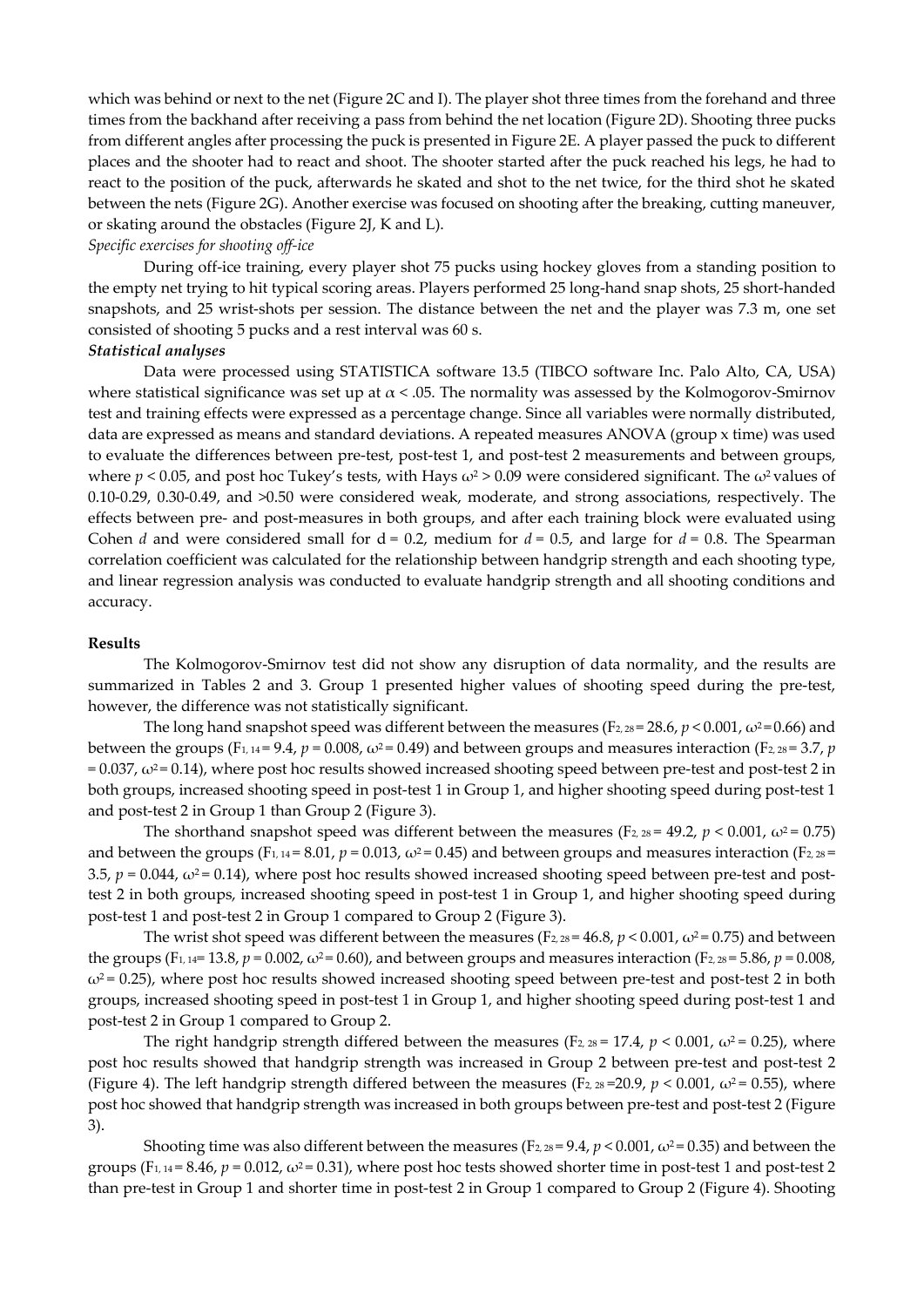effectiveness was different between the measures (F<sub>2, 28</sub> = 4.5,  $p = 0.019$ ,  $\omega^2 = 0.18$ ) and between the groups (F<sub>1, 14</sub>)  $= 9.4$ ,  $p = 0.008$ ,  $\omega^2 = 0.35$ ), where post hoc tests showed increased effectiveness pre-test and post-test 2 in Group 1 and greater shooting effectiveness in Group 1 than Group 2 during shooting post-test 1 and post-test 2 (Figure 3).

The training effect was higher for shooting speed after training with heavier pucks (Table 3) and similar for handgrip strength and shooting accuracy. The linear regression analysis showed that for both hands handgrip strength was related to shooting speed, and this relationship was stronger before the intervention (lower hand,  $p = 0.008$ ,  $R^2 = 0.44$ , upper hand,  $p < 0.001$ ,  $R^2 = 0.65$ ) than after the intervention (lower hand,  $p =$ 0.032,  $R^2 = 0.26$ , upper hand,  $p = 0.019$ ,  $R^2 = 0.35$ ).

#### **Discussion**

Load variability is a popular method of developing specific sports skills, speed and strength (DeRenne and Szymanski, 2009). This study showed that both training programs (with heavy- and light-weighted pucks) were beneficial for shooting speed and accuracy in ice hockey, which supports the findings from previous studies (Bežák and Přidal, 2017; Nimmins et al., 2019). The mechanism of this effect is the inverse relationship between puck velocity and puck weight, which has been confirmed in the wrist shots (Gilenstam et al., 2009) using lighter (weight from 140 to 142 g;  $p = 0.445$ ) and regular pucks (weight from 166 to 167 g;  $p = 0.241$ ). Therefore, variable load training using different puck loads provides both overspeed and increases in training loads, which positively influence shooting speed without disrupting shooting accuracy. This effect of increasing shooting effectiveness is in accordance with the current theory that increased movement variability increases movement's precision (Rosenblatt et al., 2014). Another possible mechanism is the effect of postactivation performance enhancement and the overspeed stimulus (Krzysztofik et al., 2020a, 2020b), which improves power performance in each training session.

The major finding of this study is that training with variable puck loads is effective in increasing shooting speed, accuracy, and handgrip strength in bantam players. However, the training effect is differentiated by the level of shooting skills, and using a heavier puck has a greater effect on training results. This is in agreement with a previous study, where manipulating the puck weight affected ice hockey performance with particular puck masses (light: 133 g, regular: 170 g, and heavy pucks: 283 g). Results indicated that the use of a light-weight puck by technically less-skilled players increased goal-scoring effectiveness (46.28 ± 25.11%) compared to the regular (33.66 ± 22.59%) and heavy puck (20.46 ± 22.01%) (Nimmins et al., 2019). However, there were differences in skilled technical players and their improvements. In addition, we acknowledge that shooting technique depends on many factors such as the skill level, ice surface conditions, stick material, as well as body mass and muscular strength (Wu et al., 2003).

One of the principal questions of this research application is the time span of the intervention taking into account that this study used six week periods for training modification as in previous studies (Melugin et al., 2021; Novak, 2020; Stark et al., 2009). This period is considered an optimal time to improve motor development with no stagnation effect in respect to psychological aspects (Silva-Moya et al., 2021). Therefore, our cross-over protocol resulted in longitudinal progress over 12 weeks. On the other hand, this research cannot determine whether variable load training should alternate in random order from one session to another. Based on these results we recommend six week block periods to maintain training progress while using variable load training for the development of technical skills.

Another aspect of the study is that players with better shooting technique (Group 1, starting with a heavy-weight puck program) reported greater improvements in shooting speed and accuracy, especially after the heavy-weight puck training program. On the other hand, technically worse players (Group 2, starting with the light-weight puck training program) reported greater improvements in long swing and wrist shot speed and accuracy after the light-weight puck training program compared to the heavy-weight puck training program. This suggests that shooting trainability by variable loads depends on the technical and performance level of the athletes, and that this method seems to be more effective in technically more advanced players. This was previously reported in a study with lighter and heavier pucks on skilled and less-skilled ice hockey players (Nimmins et al., 2019). Less-skilled ice hockey players using lighter pucks reduced errors during stickhandling and players could focus on particular game scenarios. Also, shot accuracy in less-skilled players can increase goal-scoring effectiveness with lighter pucks. Using a lighter puck in skilled players allows for much faster puck shots with the same amount of force they usually employ for a shot with a standard puck. Also,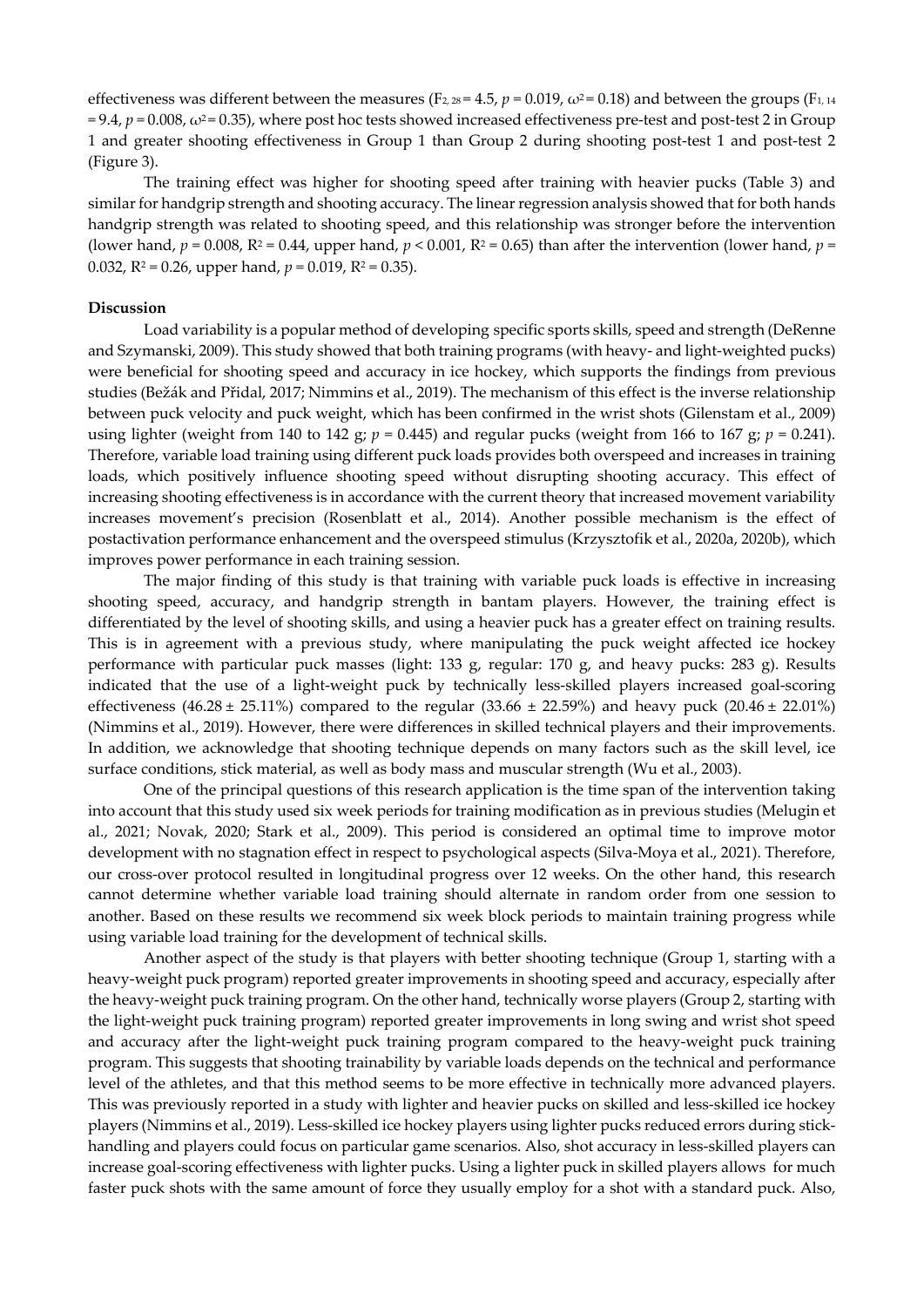skilled participants were able to functionally adapt to the mass of the puck (lighter or heavier) for the shooting tasks (Nimmins et al., 2019).

The main study limitation is the lack of comparison of our results to other studies in regard to shooting accuracy, shooting speed, and handgrip strength with the same type of the experiment. This is unfortunately caused by the lack of similar data. Most previous studies have focused on other load variabilities, such as ice hockey stick properties (Hannon et al., 2011; Pearsall et al. 1999). Another limitation is the sample size, however, it should be underlined that this number of participants allowed a high level of control over the training intervention and the whole experiment. Therefore, future research should identify whether different loaded implements (balls, pucks, racquets, bats, sticks at different flexibility) should be used alternatively in a single training session or should such changes be planned in particular cycles.

## **Conclusions**

The variable training load had a positive effect on shooting speed and accuracy and using a heavier load resulted in a greater effect than using the unloaded puck. It is also more effective to start variable load training load aimed at improving ice-hockey shooting skills using heavier pucks than the lighter ones, and training effectiveness is greater in players with better shooting skills. Six week periods seem optimal to maintain training progress for technical skills development using variable loads.

# **References**

- Arias, J. L., Argudo, F. M., & Alonso, J. I. (2012). Effect of ball mass on dribble, pass, and pass reception in 9– 11-year-old boys' basketball. *Research Quarterly for Exercise and Sport*, *83*(3), 407–412. https://doi.org/10.1080/02701367.2012.10599875
- Bežák, J., & Přidal, V. (2017). Upper body strength and power are associated with shot speed in men's ice hockey. *Acta Gymnica*, *47*(2), 78–83. https://doi.org/10.5507/ag.2017.007
- Clark, J. E., Metcalfe, J. S. (2002). The mountain of motor development. *Motor Development: Research and Reviews*, *2.163*-*190*, 183–202.
- Derenne, C., HO, K., & Murphy, J. (2001). Effects of General, Special, and Specific Resistance Training on Throwing Velocity in Baseball. *Journal of Strength and Conditioning Research*, *15*, 148–156. https://doi.org/10.1519/00124278-200102000-00026
- DeRenne, C., & Szymanski, D. J. (2009). Effects of baseball weighted implement training: A brief review. *Strength and Conditioning Journal*, *31*(2), 30–37. https://doi.org/10.1519/SSC.0b013e31819d3396
- Gilenstam, K., Henriksson-Larsén, K., & Thorsen, K. (2009). Influence of stick stiffness and puck weight on puck velocity during slap shots in women's ice hockey. *Sports Engineering*, *11*(3), 103–107. https://doi.org/10.1007/s12283-009-0015-6
- Jakobsen A. (2021). The relationship between motivation, perceived Motivational Climate, Task and Ego Orientation, and Perceived Coach Autonomy in young ice hockey players. *Baltic Journal of Health and Physical Activity*, 13(2), 79-91. doi:10.29359/BJHPA.13.2.08
- Kays, B., & Smith, L. (2014). Field measurements of ice hockey stick performance and player motion. *Procedia Engineering*, *72*(2002), 563–568. https://doi.org/10.1016/j.proeng.2014.06.071
- Logan, S. W., Robinson, L. E., Wilson, A. E., & Lucas, W. A. (2012). Getting the fundamentals of movement: A meta-analysis of the effectiveness of motor skill interventions in children. *Child: Care, Health and Development*, *38*(3), 305–315. https://doi.org/10.1111/j.1365-2214.2011.01307.x
- Michaud-Paquette, Y., Magee, P., Pearsall, D., & Turcotte, R. (2011). Whole-body predictors of wrist shot accuracy in ice hockey: A kinematic analysis. *Sports Biomechanics*, *10*(1), 12–21. https://doi.org/10.1080/14763141.2011.557085
- Michaud-Paquette, Y., Pearsall, D. J., & Turcotte, R. A. (2009). Predictors of scoring accuracy: Ice hockey wrist shot mechanics. *Sports Engineering*, *11*(2), 75–84. https://doi.org/10.1007/s12283-008-0009-9
- Montoya, B. S., Brown, L. E., Coburn, J. W., & Zinder, S. M. (2009). Effect of warm-up with different weighted bats on normal baseball bat velocity. *Journal of Strength and Conditioning Research*, *23*(5), 1566– 9.
- Nimmins, J., Strafford, B., & Stone, J. (2019). Effect of puck mass as a task constraint on skilled and lessskilled ice hockey players performance. *Journal of Motor Learning and Development*, *7*(1), 1–12. https://doi.org/10.1123/JMLD.2017-0058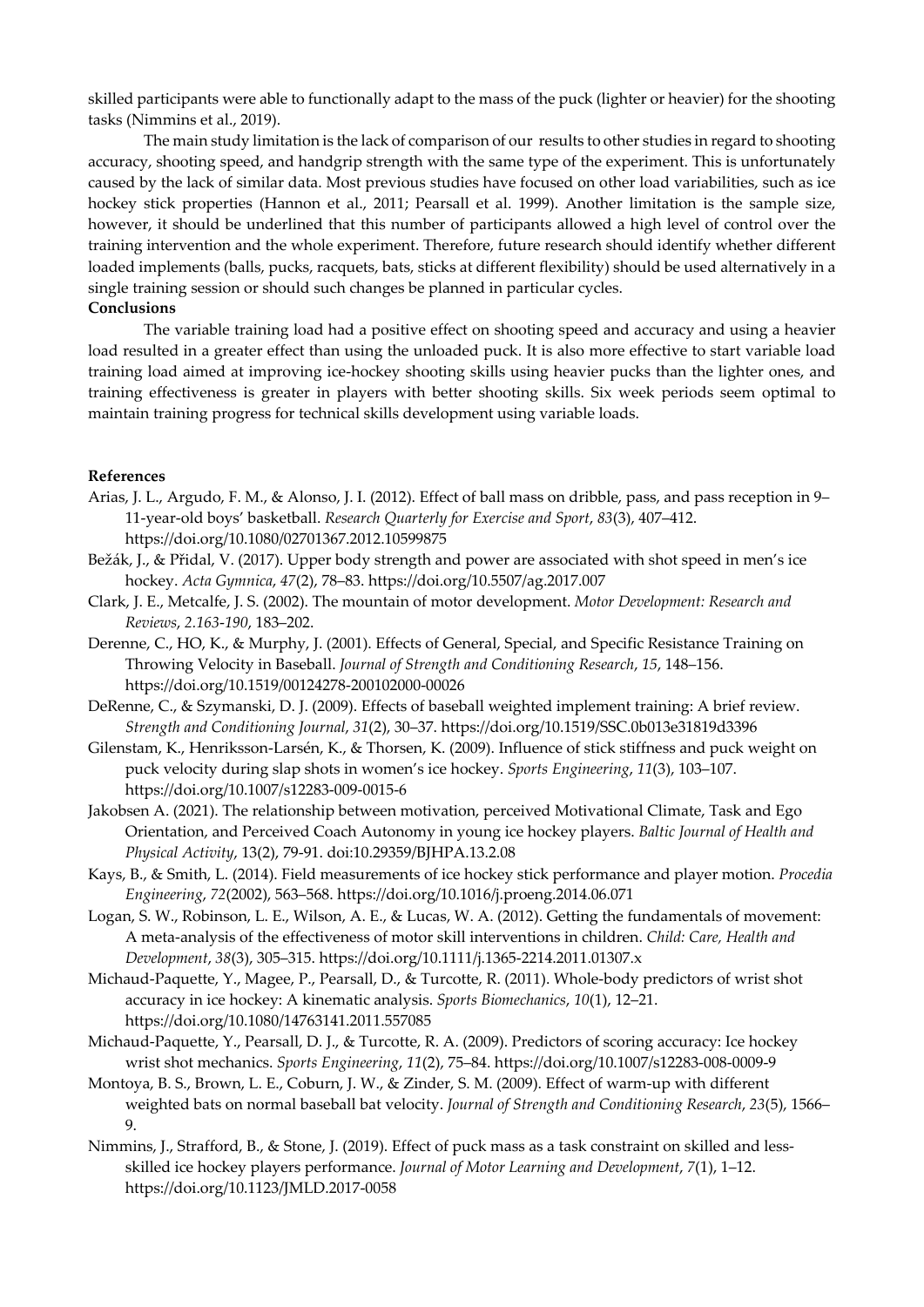- Novak, D., Tomasek, A., Lipinska, P., & Stastny, P. (2020). The Specificity of Motor Learning Tasks Determines the Kind of Skating Skill Development in Older School-Age Children. *Sports (Basel), 8*(9): 126
- Pearsall, D., Turcotte, R., & Murphy, S. D. (2000). Biomechanics of ice hockey. *Exercise and Sport Science*, *January*, 675–692.
- Regimbal, C. (1992). Basketball Size As Related To Children'S Preference, Rated Skill, and Scoring. *Perceptual and Motor Skills*, *75*(7), 867. https://doi.org/10.2466/pms.75.7.867-872
- Robbins, S. M., Renaud, P. J., MacInnis, N., & Pearsall, D. J. (2020). The relationship between trunk rotation and shot speed when performing ice hockey wrist shots. *Journal of Sports Sciences*, *00*(00), 1–9. https://doi.org/10.1080/02640414.2020.1853336
- Rosenblatt, N. J., Hurt, C. P., Latash, M. L., & Grabiner, M. D. (2014). An apparent contradiction: Increasing variability to achieve greater precision? *Experimental Brain Research*, *232*(2), 403–413. https://doi.org/10.1007/s00221-013-3748-1
- Worobets, J. T., Fairbairn, J. C., & Stefanyshyn, D. J. (2006). The influence of shaft stiffness on potential energy and puck speed during wrist and slap shots in ice hockey. *Sports Engineering*, *9*(4), 191–200. https://doi.org/10.1007/bf02866057
- Wu, T.-C., Pearsall, D., Hodges, A., Turcotte, R., Lefebvre, R., Montgomery, D., & Bateni, H. (2003). The performance of the ice hockey slap and wrist shots: the effects of stick construction and player skill. *Sports Engineering*, *6*(1), 31–39. https://doi.org/10.1007/bf02844158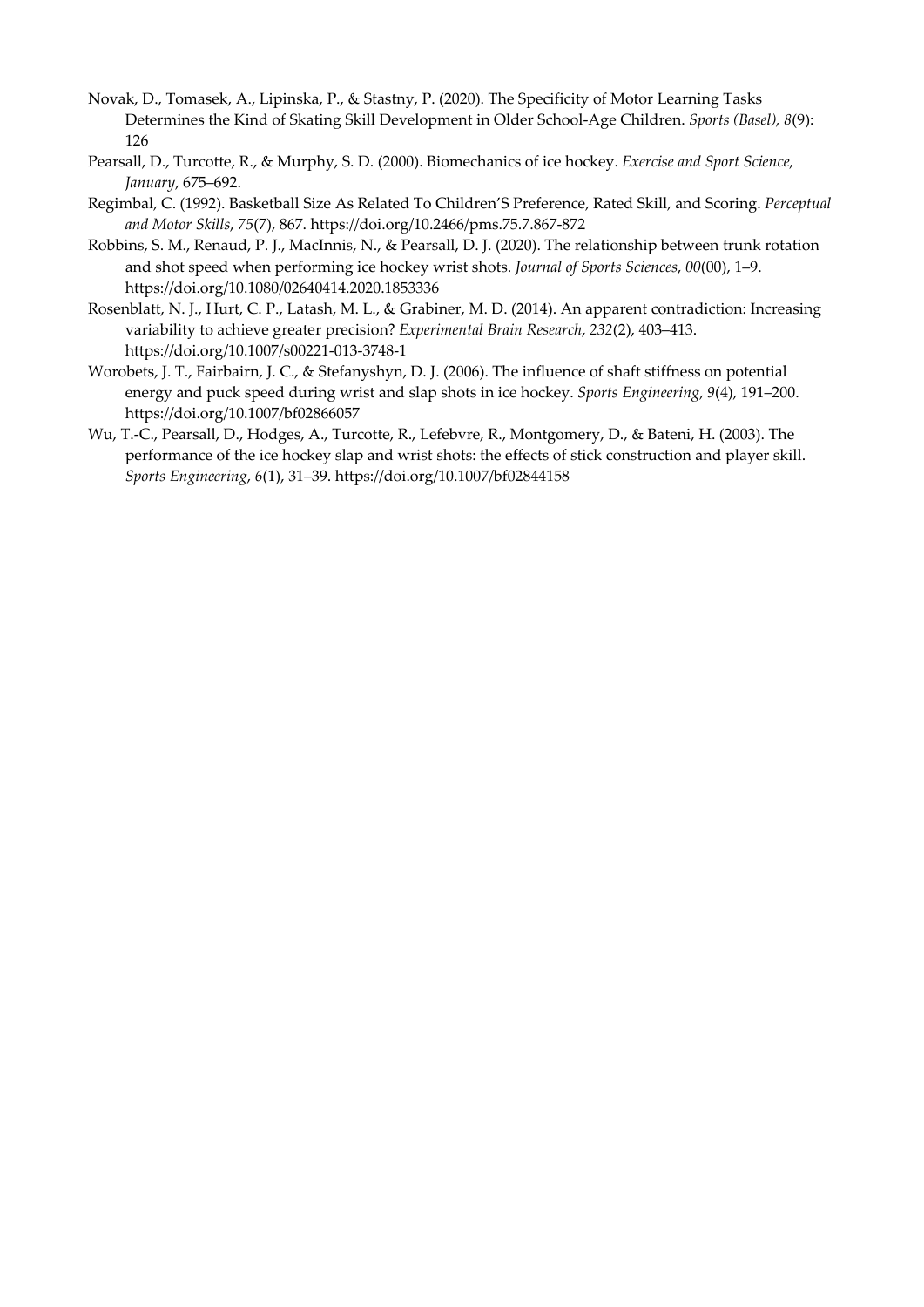

**Figure 1**.

*Flow chart of the cross-over experiment and measures.* 



 **Figure 2**

*Specific exercises for shooting on-ice (exercise A – L).*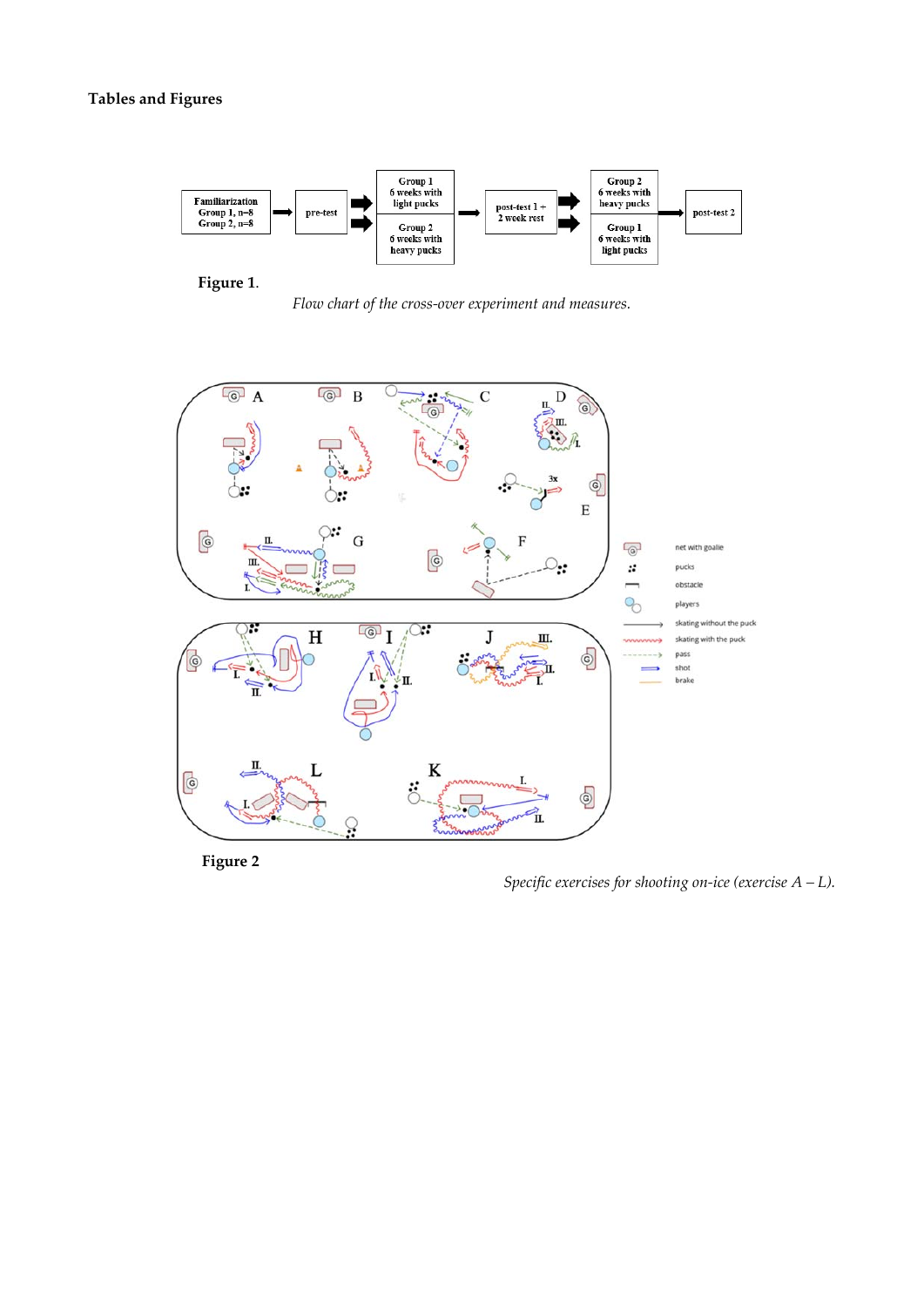

**Figure 3** 

*Results of the longhand snapshot, shorthand snapshot speed, wrist shot, handgrip strength, and shooting accuracy before and after training with variable puck loads.* 

*Group 1 = group that performed the heavy-weight puck training program first, Group 2 = group that performed the lighter-weight puck training program first. \* significant difference by the Tukey's post hoc test to pre-test p < 0.01, † = significantly different to Group 2 at the same measurement.*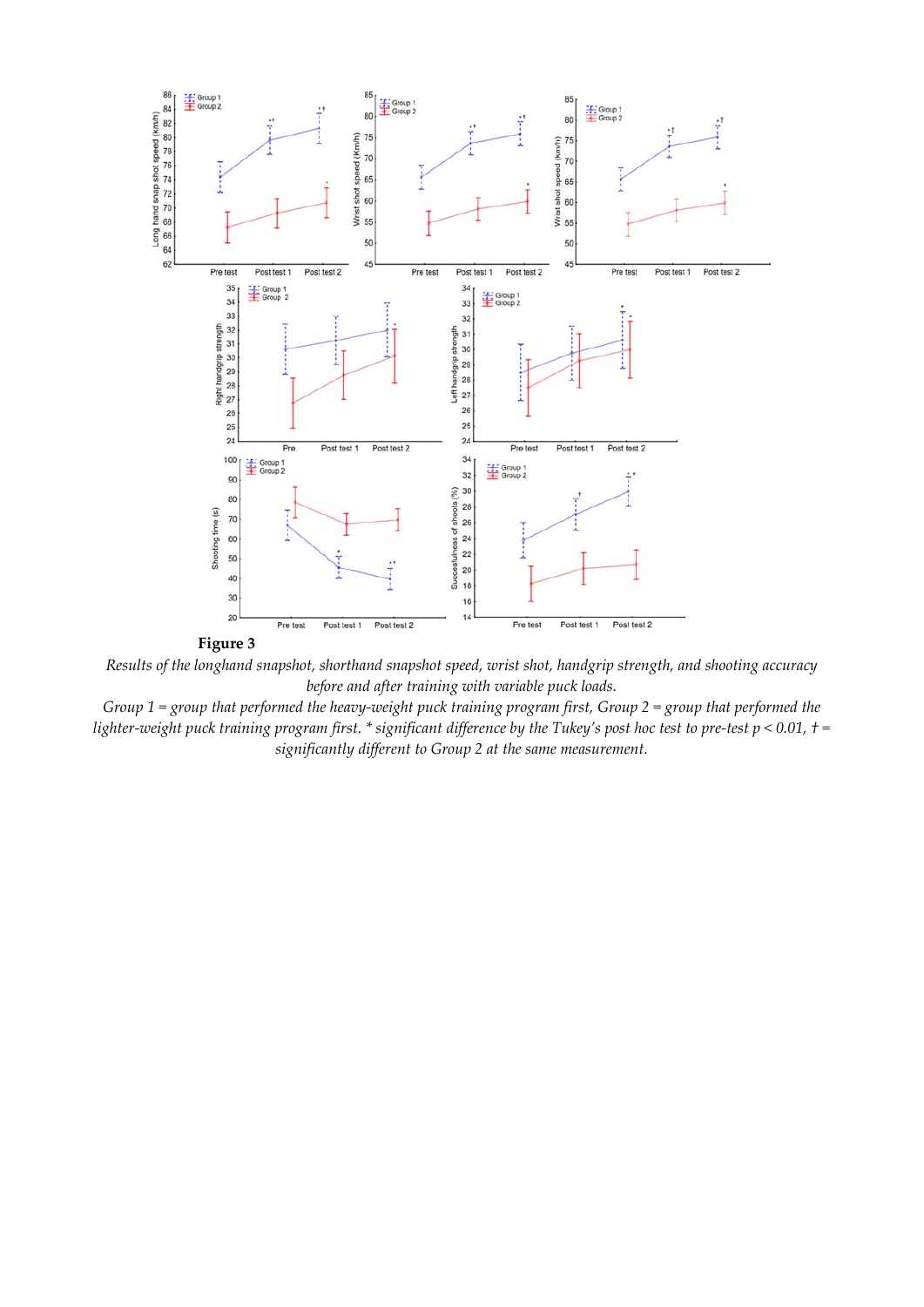| Training item                             | Pre-test – Post-test<br>1 | Post-test 1 – Post-test<br>2 | Pre-test – Post-test 2 |
|-------------------------------------------|---------------------------|------------------------------|------------------------|
| Number of training units                  | 18                        | 19                           | 37                     |
| Number of specific training units on-ice  | 6                         | 7                            | 13                     |
| Number of specific training units off-ice | 12                        | 12                           | 24                     |
| Number of matches                         | 6                         | 6                            | 12                     |
| Number of pucks shot on-ice               | 600                       | 600                          | 1200                   |
| Number of pucks shot off-ice              | 900                       | 900                          | 1800                   |

**Table 1**  *General training schedule during the experiment.* 

# **Table 2.**

*Changes in handgrip strength, puck speed, and shooting accuracy after twelve weeks of variable load training.* 

|            | Measure       | Group          | Pre-test<br>$Mean \pm SD$ | Post-test 1<br>$Mean \pm SD$ | Post-test 2<br>$Mean \pm SD$ | change $(\%)$   | Pre-post test 2 Pre-post test 2<br>Cohen d |
|------------|---------------|----------------|---------------------------|------------------------------|------------------------------|-----------------|--------------------------------------------|
| Handgrip   | Left          | $\mathbf{1}$   | $28.5 \pm 6.0$            | $29.8 \pm 5.9$               | $30.6 \pm 6.3$               | $7.8 \pm 8.7$   | 0.34                                       |
| Strength   |               | 2              | $27.5 \pm 4.1$            | $29.2 \pm 3.8$               | $30.0 \pm 3.9$               | $9.5 \pm 7.7$   | 0.60                                       |
|            |               | both           | $28.0 \pm 5.1$            | $29.5 \pm 4.8$               | $30.3 \pm 5.1$               | $8.7 \pm 8$     | 0.45                                       |
|            | Right         | 1              | $30.6 \pm 5.6$            | $31.3 \pm 5.4$               | $32.0 \pm 6.5$               | $4.2 \pm 3.3$   | 0.23                                       |
|            |               | $\overline{2}$ | $26.8 \pm 4.7$            | $28.8 \pm 4.4$               | $30.1 \pm 4.4$               | $13.4 \pm 9.5$  | 0.72                                       |
|            |               | both           | $28.7 \pm 5.4$            | $30 \pm 4.9$                 | $31.1 \pm 5.4$               | $8.8 \pm 8$     | 0.44                                       |
| Puck speed | Snapshot      | $\mathbf{1}$   | $74.4 \pm 7.9$            | $79.6 \pm 6.9$               | $81.3 \pm 6.7$               | $9.6 \pm 5.7$   | 0.94                                       |
|            | longhand      | 2              | $67.3 \pm 7.8$            | $69.3 \pm 4.3$               | $70.8 \pm 5.3$               | $5.2 \pm 4.8$   | 0.52                                       |
|            |               | both           | $70.8 \pm 7.0$            | $74.4 \pm 7.7$               | $76 \pm 8.0$                 | $7.3 \pm 5.0$   | 0.69                                       |
|            | Snapshot      | 1              | $69.6 \pm 7.8$            | $74.3 \pm 7.3$               | $76.3 \pm 7.1$               | $9.8 \pm 5.1$   | 0.89                                       |
|            | shorthand     | $\overline{2}$ | $63.3 \pm 3.0$            | $65 \pm 3.6$                 | $67.8 \pm 4.0$               | $7.1 \pm 4.9$   | 1.10                                       |
|            |               | both           | $66.4 \pm 6.3$            | $69.6 \pm 7.1$               | $72.1 \pm 7.1$               | $8.5 \pm 5$     | 0.85                                       |
|            | Wrist shot    | 1              | $65.6 \pm 10.2$           | $73.6 \pm 9$                 | $75.9 \pm 9.1$               | $16.6 \pm 9.8$  | 1.10                                       |
|            |               | $\overline{2}$ | $54.8 \pm 4.8$            | $58.1 \pm 5.8$               | $60.0 \pm 6.8$               | $8.1 \pm 5.9$   | 0.88                                       |
|            |               | both           | $60.0 \pm 9.5$            | $66 \pm 10.8$                | $68 \pm 11.6$                | $12.0 \pm 8.0$  | 0.75                                       |
| Shooting   | Shooting time | $\mathbf{1}$   | $67.0 \pm 28.8$           | $45.7 \pm 16.3$              | $39.9 \pm 12.5$              | $30.8 \pm 30.6$ | 1.25                                       |
| accuracy   | (s)           | $\overline{2}$ | $78.6 \pm 11.5$           | $67.6 \pm 15.3$              | $69.7 \pm 18.0$              | $10.9 \pm 20.7$ | 0.59                                       |
|            |               | both           | $72.8 \pm 22$             | $56.7 \pm 19$                | $54.8 \pm 22.0$              | $20.1 \pm 26.0$ | 0.81                                       |
|            | Effectiveness | 1              | $23.8 \pm 8.4$            | $27.1 \pm 6.2$               | $30.0 \pm 5.7$               | $19.7 \pm 24.7$ | 0.86                                       |
|            | $(\%)$        | $\overline{2}$ | $18.3 \pm 3.0$            | $20.2 \pm 5.2$               | $20.7 \pm 4.7$               | $10.3 \pm 9.4$  | 0.61                                       |
|            |               | both           | $21.0 \pm 6.7$            | $23.7 \pm 6.5$               | $25.3 \pm 6.9$               | $14.2 \pm 18.0$ | 0.63                                       |